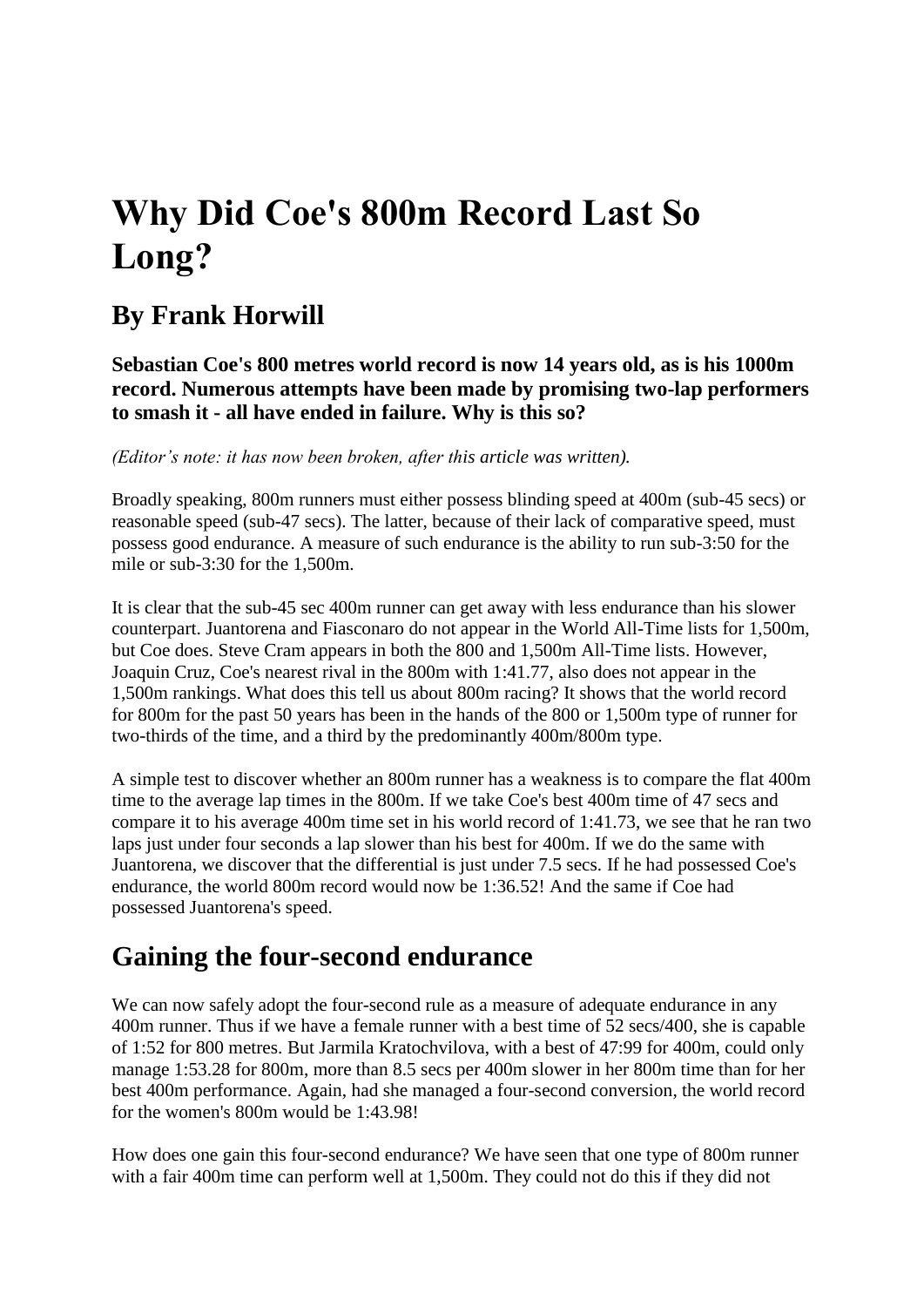regularly train at 1,500m speed. This rate of running is relevant to two-lap running because it is 50 per cent anaerobic, well on the way to the 67 per cent anaerobic running required in the 800m. It is also 110% VO2 max compared to 130 per cent needed in the two-lap event. That must be part of the answer to solving the equation. Yet there are two-lappers who constantly exclaim, 'I need speed for the 800m!' That, too, is a prerequisite, another part of the equation. But we have seen that pure speed can only go so far.

What is a meaningful 1,500m session? There are hundreds of combinations, but one used by women under the old Soviet system has much to recommend it because it mimics the 1,500m race. It is: 1 x 400, 30secs rest, 1 x 800, 60secs rest, 1 x 300. There is a lap walk when completed, then the session is repeated.

In my research I have discovered that the average times done on both sessions will forecast the potential 1,500m time. For example, if the 400 is done in 60 secs, the 800 in 2:04 and the 300 in 42 secs, this adds up to 3:46. If the second set is completed in 3:56, the average is 3:51 - the potential 1,500m time.

### **The secret of Coe's endurance**

But where did Coe get his amazing endurance from? The answer came to me in 1986 when I went to Battersea Park Track one Saturday morning with a 13:11 5km performer to do a session of 7 x 800m at 5km speed with 45 secs rest. The rep times were fixed at 2:08 because the 5km runner was returning to fitness after injury. Coe was on the track and came across and asked what we were doing and could he join in? I felt a little apprehensive that an acknowledged 800m/1,500m runner would not survive a 5km pace session with a short recovery. The 800ms went like this: 2:08, 2:06, 2:04, 2:02, 2:00, 1:58 and 1:56! Coe led them all. Afterwards, he confessed that he did a 5km pace session at 13:20 speed each week. I ventured the opinion that he could run a good 5km anytime. He agreed, but said he didn't like the event! It is doubtful whether any 800m runner before or since could have completed such a session in such times.

What is the significance of a 5km pace session? It is 95% VO2 max and, according to the world's leading work physiologists, Costill, Cooper, Daniels and Astrand, it is the greatest improver of oxygen uptake. Coe's VO2 max has been measured at 82mls.kg.min., one of the highest ever recorded, yet he never exceeded 50 miles a week. This mileage frugality pales into insignificance compared to Bannister's 28 miles per week. But Bannister, like Coe, did 3 x 1.5 miles at 5km pace each week on the track. Coe's coach, his father, has stated that 'Five kilometre pace running is golden. It eradicates the need for big mileage'. The aforementioned physiologists advocate 5 x 1km at 5km pace with 60 secs rest as being the ideal workout.

This raises the important issue of what speed to run these 5km sessions if the athlete has never raced the distance? A simple rule-of-thumb method is to multiply the 1,500m speed by three and add three minutes - eg, best 1,500m time = 4mins x  $3 + 3$ mins = 15mins (72/400). Thus a good session in this case would be 5 x 1km in 3 mins with 60 secs rest. It can always be adjusted and improved when executed comfortably.

# **A weekly training programme**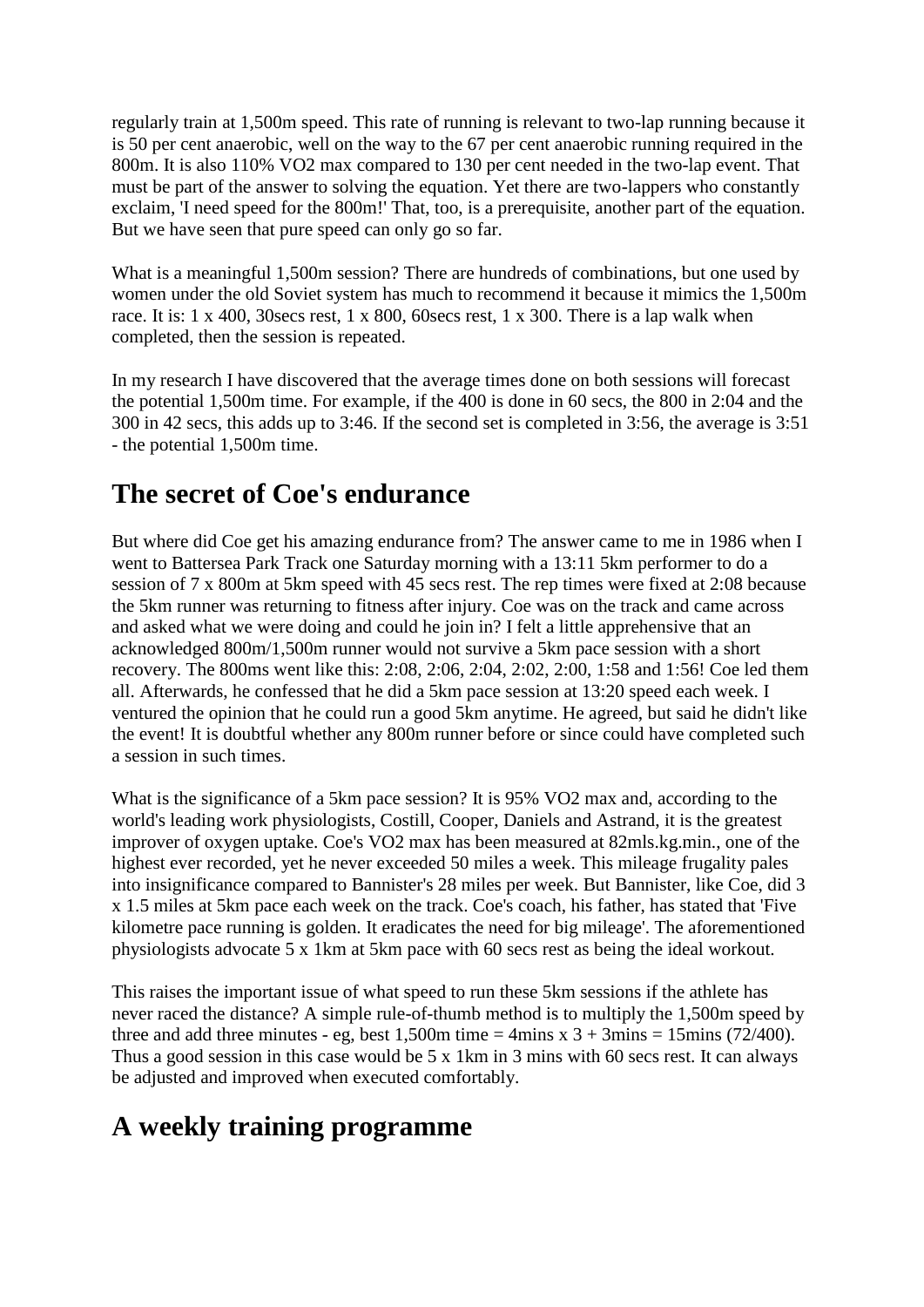As I've said, the 800 metres event is two-thirds anaerobic, one-third aerobic. So the training must reflect this. Here is an example of such an allocation: $\sim$ 

**Day 1**: Aerobic - 80 per cent - 5 x 1km at 5km pace – 60 secs rest. 95% VO2 max

**Day 2**: Anaerobic - 83 per cent - 1 x 350m, 1 x 300m, 1 x 250m, 1 x 200m, all full out with good recovery

**Day 3**: Anaerobic - 67 per cent - 1 x 600m, 1 x 500m, 1 x 400m, all at target 800m pace with good recovery. 130% VO2 max

**Day 4**: Aerobic - 98 per cent - 10 mile run, 75 secs per mile slower than for one's best mile time. 80% VO2 max

**Day 5**: Anaerobic - 95 per cent - 3 x 4 x 200m full out with 30 secs rest and 400m walk after each set

#### **Day 6**: Rest

**Day 7**: Race or time trial - 600m or 1,200m or 400m, or in strict rotation, ie, one week, 400m, next week, 600m, third week 1,200m.

We come now to some significant statistics with regard to the 800m event. The average age at which world records are achieved is 25, though this does not preclude good times still being performed for a further five years or more. African athletes tend to run their best 800m times a little earlier than Caucasians. There are, of course, great exceptions to the rule - for instance, Willie Wulbeck ran 1:43.65 aged 29, Aouita was the same age when he ran 1:43.86, and Kipkurgat ran his fastest 800 (1:43.91) when he was 30. They were not world records. Women 800m runners tend to peak later than men, at age 26; world records on average are achieved at around 28.

These age statistics indicate that there is a limited time-zone for world-class performances, so considerable thought should be given to the progress that has been made and not made. A runner may have an excellent endurance conversion from his 400m time, eg 48secs / 400m +  $4 \text{ secs} = 52 \text{ secs} \times 2 = 1:44 \text{ secs}$ . Further improvement will not come from increased endurance - the four-second rule is the maximum possible. But if the 400m speed is lowered by a second to 47 secs and the same endurance quota remains, the 800m potential is 1:42. Likewise, a runner aged 22 with a flat 400m time of 46 secs who continually runs two laps together eight seconds per lap slower than for his best  $400m (46 + 8 = 54 \times 2 = 1:48)$  must realise that if this differential is altered by just two seconds  $(46 + 6 = 52 \times 2)$ , he will improve by a massive four seconds (1:44).

### **The best weight for two-lappers**

Another important factor that affects the acquisition of greater endurance is body weight relative to height. Coe was 5ft 9in tall and weighed 119lbs (1.753m / 53.978kg). That is about 40 pounds lighter than the average non-active man of the same height - or 35 per cent less! While this may be too extreme, a figure of 10 per cent less (in this case, 144lbs) must be considered the maximum allowable weight for the height. Thus, the average man of six feet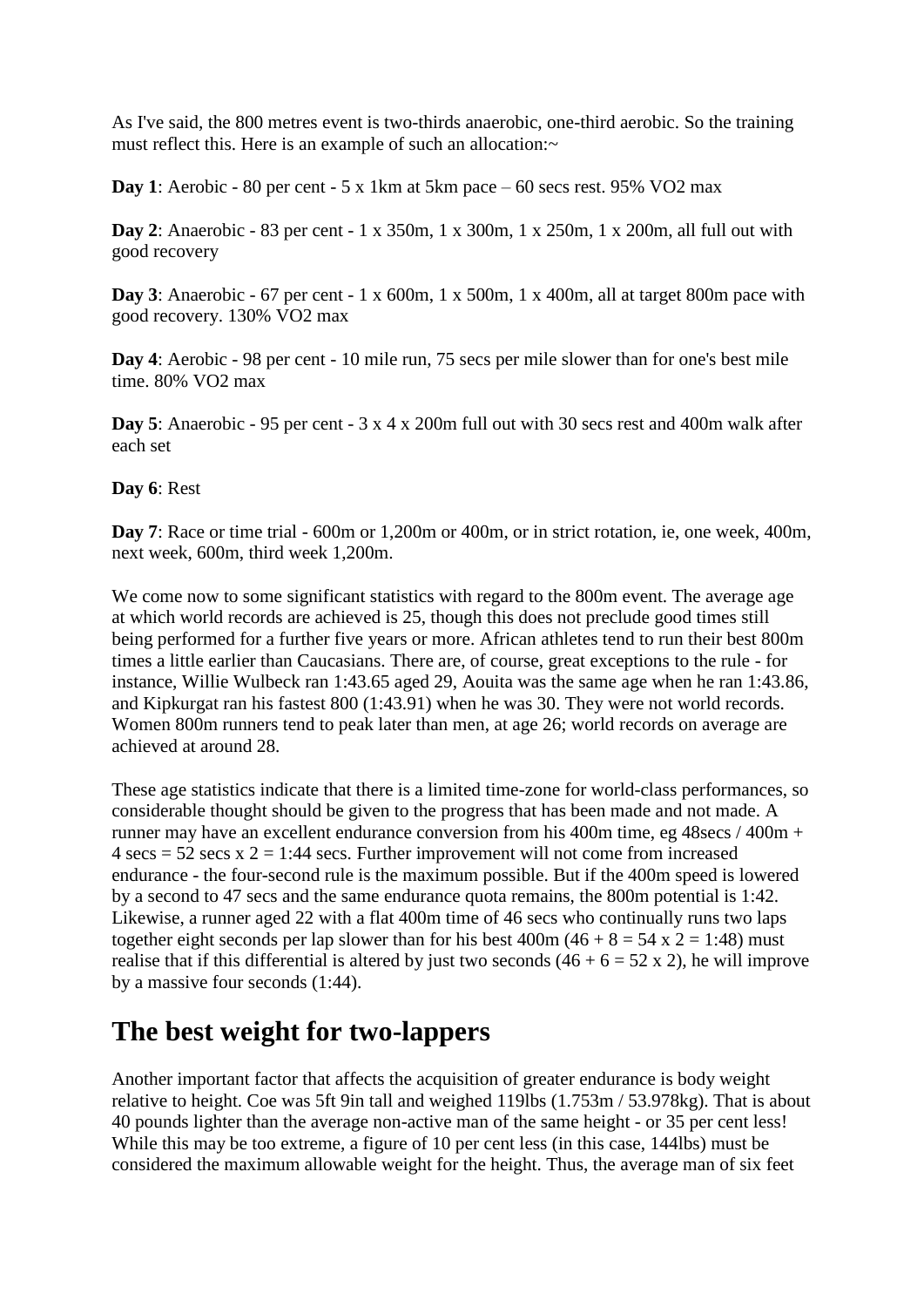(1.829m) in height may weigh 176lbs (84.368kg) but for two-lap purposes he should not exceed 159lbs (72.121kg). Weight is lost by the avoidance of high-fat foods and a gradually increasing volume of work.

The end product of training is to race successfully. This involves two problems: the racing programme, and race tactics. There is plenty of statistical evidence to show that in a sixmonth period the fifth to seventh 800m raced is most likely to be the fastest. However, it is for each athlete to check his or her racing diaries to find out when peaks have been achieved in the past. The aim is to perform well on the right day, which may be an Olympic final. The races should be arranged so that the likely peak will occur when it matters most.

Tactics are important. Although it is the contemporary trend to cover the first lap twoseconds off one's best 400m time, this is physiologically unsound, because races executed in this way inevitably have a second lap at least five seconds slower than the first. The last 200m is often the slowest of the race. Level-pace running is a powerful weapon. The worldrecord 800m indoors was broken this way, as was the 1992 Olympic women's 800m gold, in two almost identical laps. Level-pace running is not level-effort running. The time to increase effort is in the third 200m of the race off a moderate first lap, with all-out effort over the last 200m. Running in the second or third lane throughout the race will add half to one-and-a-half seconds to the overall finishing time - a common occurrence even in world-class races.

Psychological racing is useful. A 1,500m is raced at the beginning of the month. Then a 400m. And at the end of the month, the 800m. The first tests endurance, the second speed, and in the third they both come together.

\*\*\*\*\*\*\*\*\*\*\*\*\*\*\*\*\*\*\*\*\*\*\*\*\*\*\*\*\*\*\*\*\*\*\*\*\*\*\*\*\*\*\*\*\*\*\*\*\*\*\*\*\*\*\*\*\*\*\*\*\*\*\*\*\*\*\*\*\*\*\*\*\*\*\*\*\*\*\*\*

# **Thoughts on strength training for middle distance runners**

# **Frank Horwill**

From the year 1965, coaches veered away from the title "weight training" for runners, they preferred the description "strength training". This was because weight training facilities then were not freely available, also, because there were other methods of gaining strength.

### **Rationale**

Runners when given muscular endurance and power strength tests, were quickly divided into two groups by the results:

- 1. Those capable of running sub 52secs/400 (male) and 56secs/400 (female).
- 2. Those incapable of running this speed.

It was found that those in group 1 possessed better all round physical strength, and greater specific strength (legs), and had run good times for 800m/1,500m. Those in group 2 had run moderate 800/1,500m times and possessed reduced all round strength, often they possessed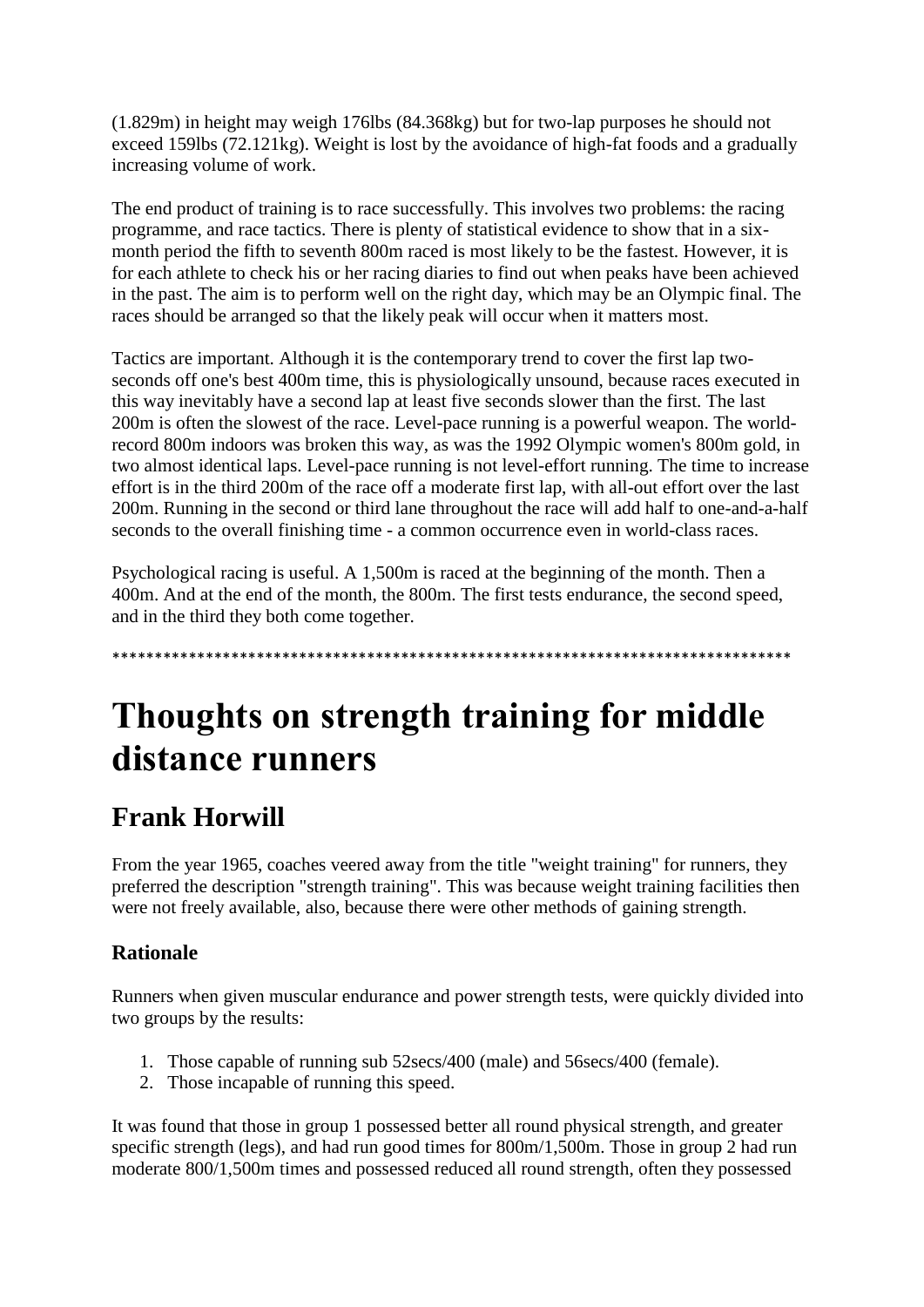poor leg strength. They tended to run distances from 5km to 10km and farther. The relationship of strength to speed had been firmly established.

### **Types of strength**

There are three types:

- 1. Muscular endurance
- 2. Power
- 3. General endurance

The first involves repeating a sub-maximal exercise many times (press-ups, squat- thrusts, chins). The second involves the ability to move maximum weight for a very short period. The third is the ability of the heart to pump enough blood around the body to supply sufficient oxygen for the required speed. The heart is a muscle.

#### **Discussion**

Since 1965 it has become increasingly apparent that there is no hiding place in the longer distances for the athlete without good 400m speed. A blatant fact when the last lap of a 10km race is run in sub 53secs. Speed is rate of stride x length of stride. Speed is relative. A runner who can cover 400m, in 52secs, should cover 800m in 1min 52secs (56 + 56), in turn, 1,500m in 3mins 45secs (60/400), 3,000m in 8mins (64/400), 5km in 14:10 (68) and 10km in 31:00 (72). If this cannot be done it usually indicates that (3) above, general endurance needs improvement.

#### **What type of strength?**

Power is required to sprint, the greater the leg power the greater the stride length. Muscular endurance is required to run longer distances much of this comes from the act of running. More comes if the act of running is made more difficult, e.g. running up hills, running in sand, running with ankle weights, running in water suspended by a buoyant vest. This also improves the heart muscle.

There is little point in a runner being able to lift huge weights overhead: such work is not required in running. Thus, all strength training should be specific to the task of running. One of the advantages of muscular endurance exercises is that the heart is made to work as if running.

### **Methods**

- a. Multigym
- b. Loose weights
- c. Isokinetic
- d. Using bodyweight
- e. Elastic strength

Method (a) is safer than (b), but (b) gives a more realistic measure. (c) ensures the same stress throughout the lift. (d) is convenient and relevant to running. (e) is exaggerated running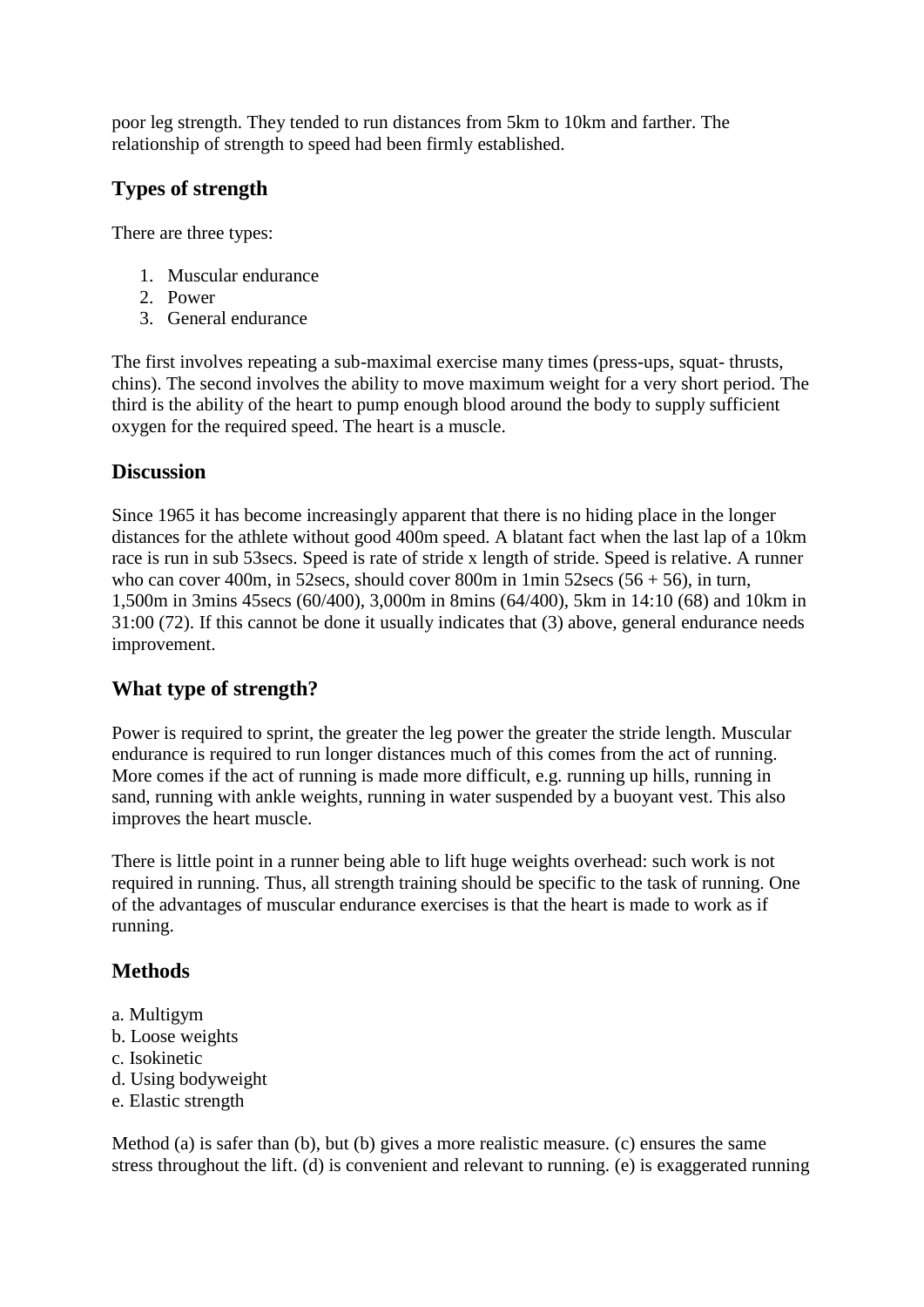or parts of the running action. There is a danger with (a) and (b) of becoming obsessed with the "body beautiful syndrome". In middle distance running great muscular bulk is detrimental to oxygen utilisation after 45 seconds. Few gyms possess (e) and with limited leg work relative to running. Runners are recommended to use (d) and (e), because visits to gyms, which are time consuming, are avoided, and can be done on the track or at home.

#### **Progression**

There comes a point when a muscular endurance exercise peaks. It is then time to perform the same exercise against greater resistance. For example, when 100 ordinary press-ups are recorded, they are made more difficult by raising the feet off the ground. This applies to every exercise where bodyweight is being moved.

#### **Examples of bodyweight exercises:**

| Exercise                    | Description                                         | <b>Target Effect</b> |                        |
|-----------------------------|-----------------------------------------------------|----------------------|------------------------|
| Press-ups                   | Front support with back straight                    | 100                  | Arm and shoulder       |
|                             | Extension press-ups Arms fully extended beyond head | 15                   | Back and<br>shoulders  |
| Side support leg<br>raising | Supported on right hand and leg,<br>leg raise       | 40                   | Trunk and arms         |
| Sit ups                     | Feet not anchored, knees bent                       | 60                   | Abdominals             |
| Single leg squat            | Keep one leg parallel to ground                     | 10                   | Thighs and<br>balance  |
| Crab walking                | Walking in crab state                               |                      | 30 secs All round      |
| Hop                         | One leg 25cm                                        | 10                   | Thigh and lower<br>leg |

These exercises should be done every other day during the winter, once a week in summer.

- • RE: What college sub 1:52 800m runners lift weights? What type?  $11/1/2006$ 4:50PM - in reply to [800man](http://www.letsrun.com/forum/flat_read.php?board=1&thread=1609608&id=1609608#1609608)
	- $\bullet$ o [Reply](http://www.letsrun.com/forum/post.php?board=1&reply=1609713)
	- o [Return to Index](http://www.letsrun.com/forum/forum.php?board=1)
	- o [Report Post](http://www.letsrun.com/forum/report.php?board=1&id=1609713&thread=1609608)

calf raises, squats, hamstring curls, leg press, leg curls 1 day a week, bench, bi's, tri's, pull downs, pull ups 2 times a week, I also do alot of plyometrics and hill sprints. fresh-1:57 soph-1:53 jun-1:50